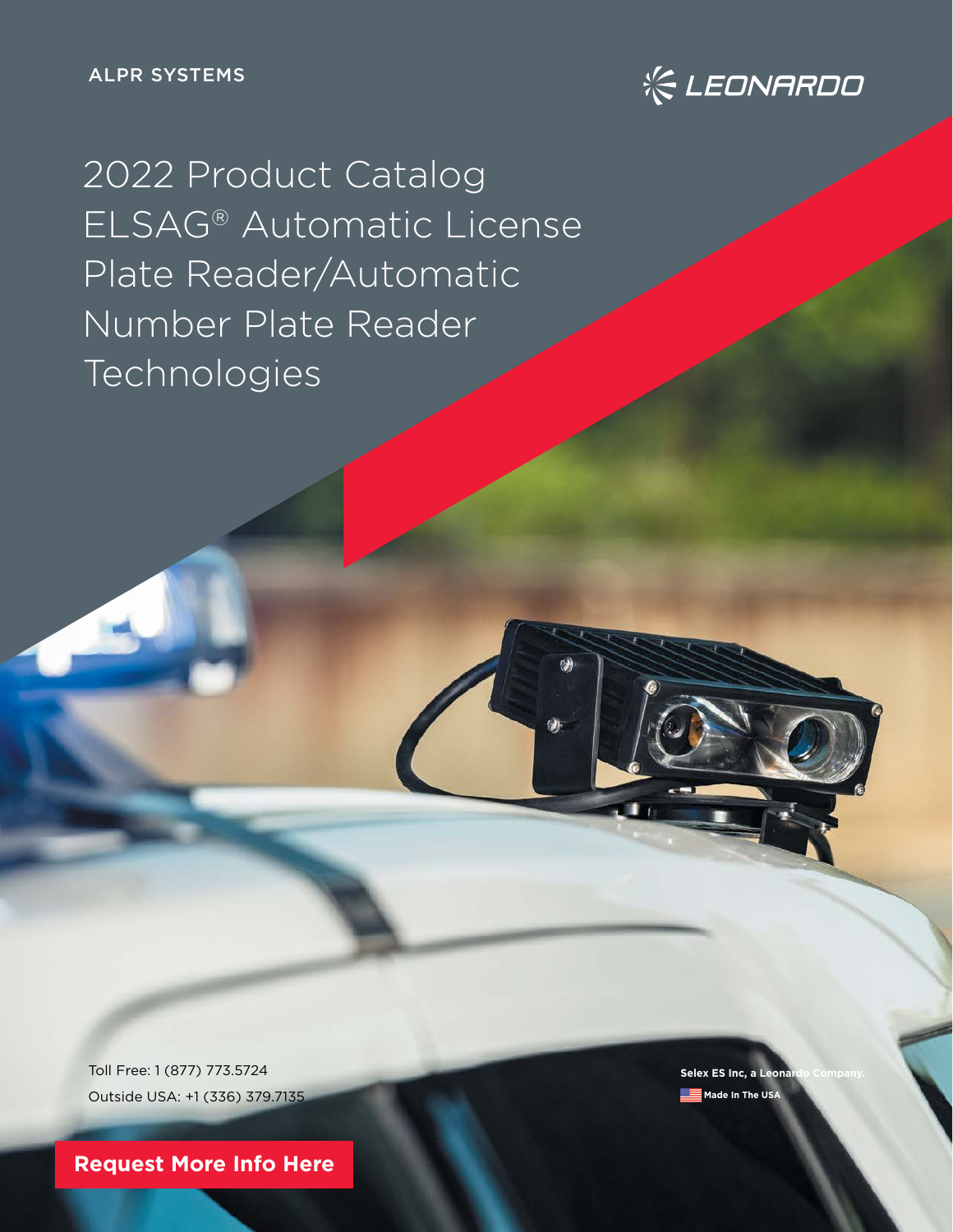# With 70% of criminal activity in the U.S. involving a vehicle, ELSAG® Plate Hunter ALPR systems are critical to addressing many missions.

#### **REAL TIME INTERVENTION**

- **›** SILVER and AMBER Alerts
- **›** Auto theft recovery
- **›** Highway and traffic safety
- **›** Homeland security
- **›** Perimeter security
- **›** Speed enforcement
- **›** Probable cause generation
- **›** Rental contract violations

#### **REVENUE COLLECTION**

- **›** Garage and lot access
- **›** Parking enforcement
- **›** Scofflaw violations
- **›** Tax collection
- **›** Toll collection

#### **INTELLIGENCE GATHERING**

- **›** Suspect surveillance
- **›** Link analysis
- **›** Traffic pattern analysis
- **›** Convoy analysis
- **›** Cross search analysis

# **ELSAG® Plate Hunter In Action**

Digital ELSAG® ALPR cameras are securely mounted to the patrol car or to infrastructure like a utility pole or sign gantry.

- Patrolling officers and fixed cameras scan plates of passing vehicles, capturing license plate numbers, date/time stamps and GPS locations. Data is sent to the ELSAG Enterprise Operations Center.
- 2 An infrared camera captures images of each plate and a color camera captures overview images of each vehicle.



- A computer reads the plate characters and compares them with a hot list.
- Officers are instantaneously alerted of a match.

# **ELSAG® Plate Hunter Performance**

- **›** Cameras read license plates, day or night, in any weather.
- **›** Mobile systems process plates on parked and moving vehicles.
- **›** Plates are processed at up to 150 mph (241 kph) closing and passing speeds.
- **›** Plates are recognized using specially designed protocols for each jurisdiction in which the systems are deployed.
- **›** Alerts are sent to officers, command centers and other patrol cars instantaneously, upon identifying a suspect vehicle.
- **›** Captured data includes date/time stamps, GPS coordinates and photo of the license plate and vehicle.
- **›** Fixed cameras can be configured to capture the speed of passing vehicles for statistical data collection.
- **›** Mobile systems can be configured to transfer easily from vehicle to vehicle.
- **›** Hot list updates are wirelessly received and transmitted.



**ELSAG ALPRs are also powerful parking enforcement tools.**



#### PROUDLY MADE IN THE USA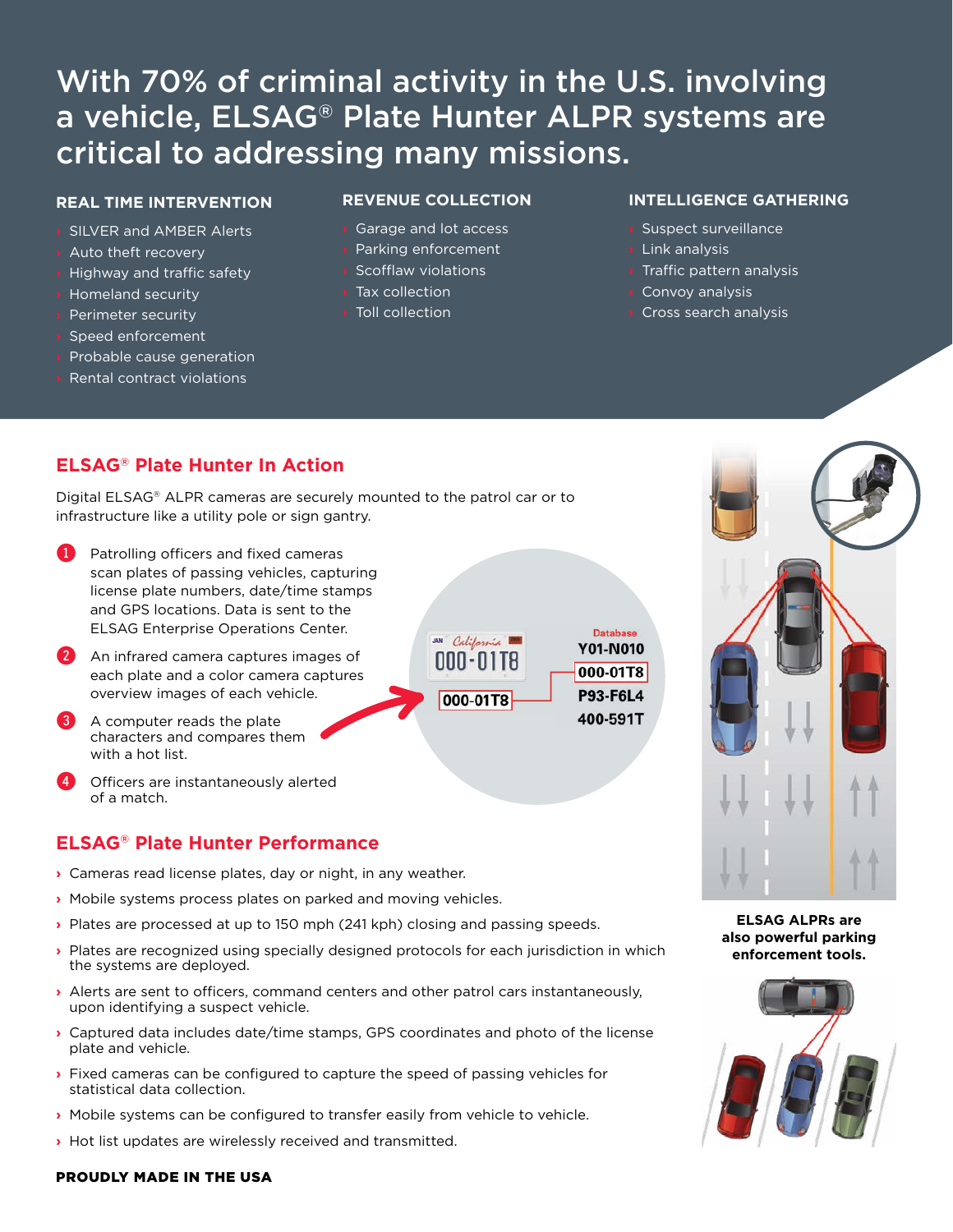# **ELSAG® PLATE HUNTER ALPR HARDWARE IS DEPENDABLY LAW ENFORCEMENT TOUGH**



#### **[ELSAG MOBILE PLATE HUNTER® ALPR SYSTEM](https://www.leonardocompany-us.com/hubfs/LPR/2021%20Product%20Sheets%20for%20QR%20Codes/Mobile%20Plate%20Reader%20Product%20Sheet_qr_2021.pdf)**

The ELSAG Mobile Plate Hunter® is the most accurate mobile Automatic License Plate Recognition (ALPR) system available. Digital cameras mounted to the exterior of a patrol car read license plates while stationary or at highway speeds, comparing each to a hot or white list stored on the in-car computer. If the ELSAG Mobile Plate Hunter reads a license plate contained on one of the lists, alarms automatically broadcast to the operator and the command center. The ELSAG Mobile Plate Hunter aids a variety of missions such as recovery of stolen vehicles and plates, identification of unlicensed drivers, collection of delinquent taxes/fines and fees for other scofflaw activities, aiding of Homeland Security, and many more.



#### *ELSAG® FIXED PLATE HUNTER ALPR SYSTEM*

The ELSAG Fixed Plate Hunter ALPR system can be mounted to bridges, overpasses and other structures to constantly monitor sensitive areas. Cameras with a built-in processor, a field control unit (FCU) and proprietary software, capture images of license plates, cross-checking each with hot or white lists to identify vehicles of interest. Alarms broadcast in real time to a command center, patrolling vehicles, and/or mobile devices for immediate reaction. Data captured can be reviewed for relevant periods of time, aiding investigations. [The ELSAG Fixed ALPR can also determine a vehicle's speed.](https://www.leonardocompany-us.com/hubfs/LPR/2021%20Product%20Sheets%20for%20QR%20Codes/Fixed%20Plate%20Reader%20Product%20Sheet_qr_2021.pdf)  Speed data can provide valuable traffic statistics, identify patterns, and automatically detect traffic anomalies.



#### **ELSAG® VPH900**

The ELSAG VPH900 uses a software solution to convert [image and video clips from select IP cameras into usable data](https://www.leonardocompany-us.com/hubfs/LPR/2021%20Product%20Sheets%20for%20QR%20Codes/VPH900%20Product%20Sheet_qr_2021.pdf)  that identifies the license plate number and creates a record that includes date, time, and location. These records can be automatically loaded and archived in the ELSAG® EOC data management system which has been selected by some of the world's largest police departments for its robust analytical capabilities. Plate numbers can be automatically compared to hot or white lists to identify vehicles and generate alarms in real time.



#### **ELSAG® STREET SENTRY ALPR SYSTEM**

The ELSAG Street Sentry is a solar-powered fixed ALPR system that economically aids law enforcement with real-time vehicle interdiction and investigations on city streets and in neighborhoods. This low-cost, autonomous system requires only a pole for installation. Just one ELSAG Street Sentry is highly effective at increasing agency productivity by reading and processing license plates 24/7 to identify vehicles of interest. Multiple deployments can create an ALPR safety net [in areas around your community that need additional policing.](https://www.leonardocompany-us.com/hubfs/LPR/2021%20Product%20Sheets%20for%20QR%20Codes/Street%20Sentry%20Product%20Sheet.pdf)  The ELSAG Street Sentry is ideal for helping to secure community borders, parks and other public areas, high-traffic intersections, and high-crime areas.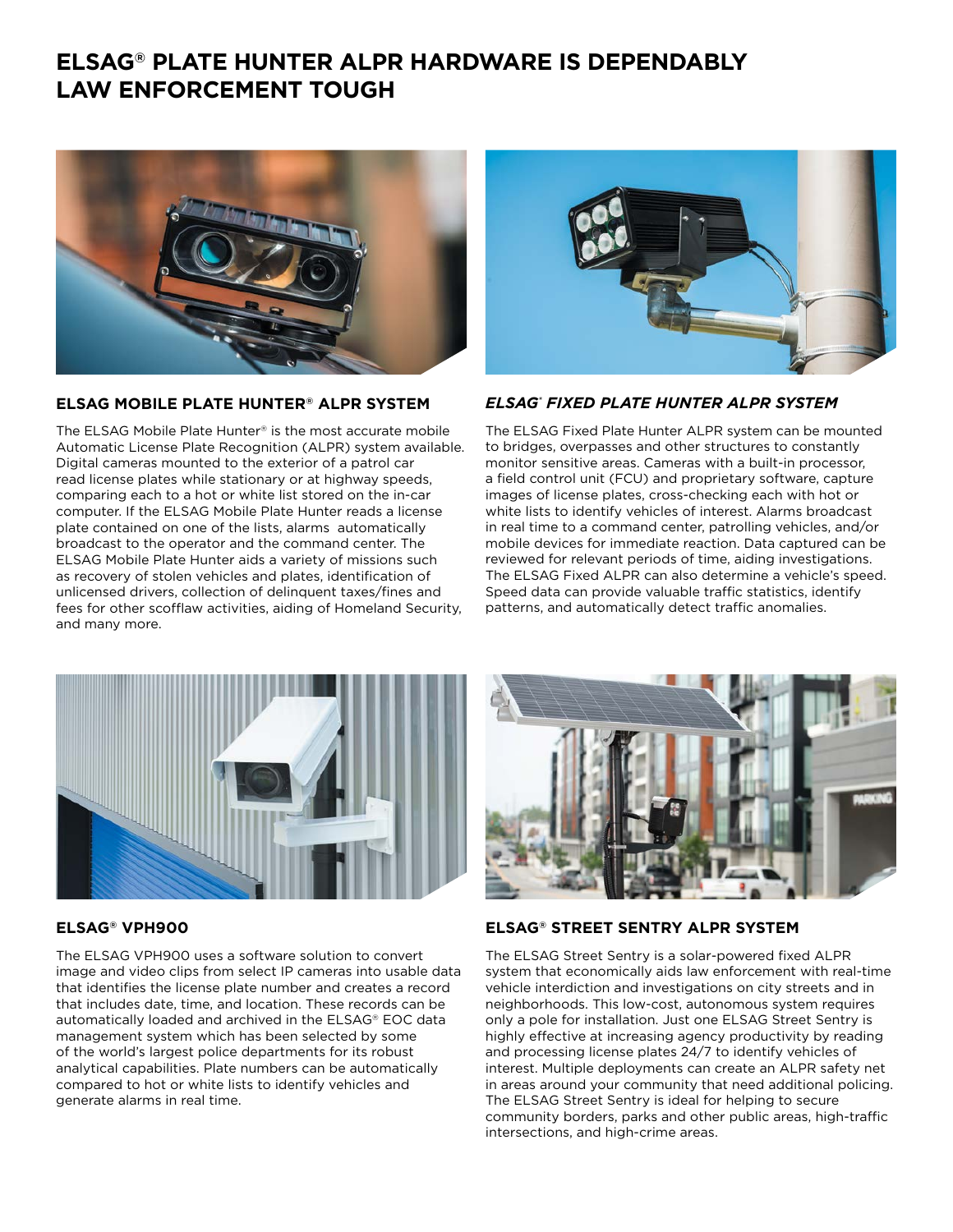# **OUR ALPR SOFTWARE SUPPORTS ELSAG® PLATE HUNTER SYSTEMS AND ENHANCES PERFORMANCE FOR SPECIFIC APPLICATIONS**



#### **ELSAG® CARSYSTEM**

The ELSAG CarSystem application monitors the activity of the ELSAG ALPR cameras connected to the onboard computer. It gives the user a view of the license plate reads, alarms generated by those reads when compared against hot lists, and reports the status of the system. Other features of the [ELSAG CarSystem include a pending alarm view, officer notes](https://www.leonardocompany-us.com/hubfs/LPR/2021%20Product%20Sheets%20for%20QR%20Codes/CarSystem%20Product%20Sheet_qr_2021.pdf)  field and built-in camera controls.



#### **[ELSAG® ENTERPRISE OPERATIONS CENTER](https://www.leonardocompany-us.com/hubfs/LPR/2021%20Product%20Sheets%20for%20QR%20Codes/EOC%20Product%20Sheet_qr_2021.pdf)**

Leonardo's back office operations center, the ELSAG Enterprise Operations Center (ELSAG EOC), is the brain that manages all ELSAG Plate Hunter® mobile, fixed and custom Automatic License Plate Recognition (ALPR) cameras with enhanced features for data security, access and auditing. The ELSAG EOC uploads and archives both read and alarm data coming from all the vehicles and fixed cameras, and also manages the distribution of the plate database, or hot list, to ALPR units. The ELSAG EOC software includes a website that allows remote access to data by authorized users. ALPR data stored in the ELSAG EOC can be queried and analyzed to aid investigations.



#### **[ELSAG® ALPR PARKING MANAGEMENT SOLUTIONS](https://www.leonardocompany-us.com/hubfs/LPR/2021%20Product%20Sheets%20for%20QR%20Codes/ALPR%20for%20Parking%20Product%20Sheet%20qr_2021.pdf)**

Leonardo solutions for parking bring efficiencies to management and enforcement. The ELSAG Plate Sentry powered by gtechna® automates parking lot management and handles parking issues, such as payment latency, overbooking and overflow, with minimal supervision and physical attendance. Leonardo's ELSAG ALPR hardware easily adapts to parking management via a unique API capable of integrating ALPR data with other parking software. And the ELSAG VPH900 software integrates with your IP cameras to provide more robust ALPR parking management and enforcement.



#### ELSAG® CLOUD STORAGE SOLUTION

Store your ELSAG ALPR data on a CJIS-compliant virtual [server with Leonardo's ELSAG Cloud Storage Solution \(ECSS\).](https://www.leonardocompany-us.com/hubfs/LPR/2021%20Product%20Sheets%20for%20QR%20Codes/ECCS%20Product%20Sheet_qr_2021.pdf)  ECSS assists agencies with the IT responsibilities and costs associated with managing an ALPR data server. Leonardo will become your IT support for the virtual server, allowing your personnel to focus on their investigations. Your agency will retain complete ownership and control of the ALPR data, with the flexibility to meet jurisdictional storage and sharing policies.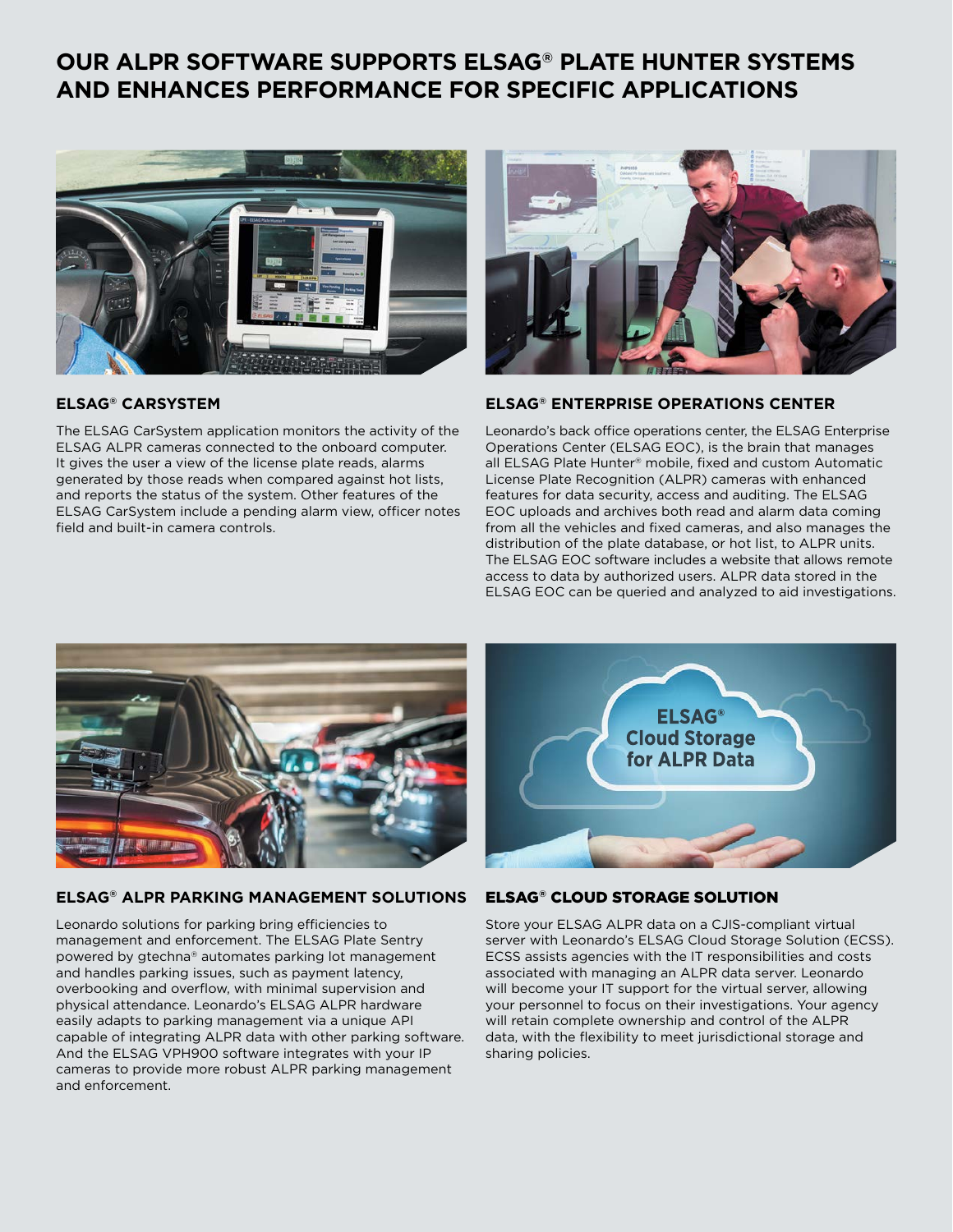# **ELSAG® CUSTOM ALPR SOLUTIONS**

For missions that require discretion, ELSAG® automatic license plate recognition (ALPR) systems are concealed in apparatus or compartments that fit in naturally with their surroundings. These clever systems are nearly undetectable by anyone passing by as they read license plates to identify suspect vehicles. These powerful systems identify license plates connected to auto theft, child predators, warrants, scofflaws, uninsured vehicles, revoked driving privileges, parolees, and more.

### **Features**

- **›** All ALPR components fit in custom housing: cameras, sensor, processing unit, independent power source.
- **›** Each custom system reads license plates day and night, in any weather, capturing plate numbers, photos of the car, GPS coordinates and date/time stamps.
- **›** For each plate read, the ALPR system automatically compares the plate number to hot list databases to identify suspect vehicles.
- **›** For every suspect vehicle identified, alarms instantaneously broadcast to a command center, laptop or PDA (not included) within wireless range (0.5 Mile average).
- **›** Each custom solution is easy to move to a different area or switch to a different vehicle.



#### **ELSAG® PLATE HUNTER CUSTOM BARREL CAMERA**

ALPR cameras read plates from inside a construction barrel, as vehicles travel through key areas or along corridors. [Each suspect plate generates an alarm,](https://www.leonardocompany-us.com/hubfs/LPR/2021%20Product%20Sheets%20for%20QR%20Codes/Covert%20Barrel%20Camera%20Product%20Sheet_qr_2021.pdf)  sent to nearby officers for immediate interdiction.



#### **ELSAG® PLATE HUNTER CUSTOM TOOLBOX**

ALPR cameras are disguised in the diamond plate side of the toolbox. [The surveillance vehicle can read license](https://www.leonardocompany-us.com/hubfs/LPR/2021%20Product%20Sheets%20for%20QR%20Codes/Covert%20Toolbox%20Product%20Sheet_qr_2021.pdf)  plates when parked or moving.



#### **ELSAG® PLATE HUNTER CUSTOM CARGO CARRIER**

[A full ALPR system packs neatly into a](https://www.leonardocompany-us.com/hubfs/LPR/2021%20Product%20Sheets%20for%20QR%20Codes/Cargo%20Carrier%20Product%20Sheet_qr_2021.pdf)  common cargo carrier, reading plates from vehicle rooftops, day and night. ALPR cameras can read plates when parked or moving.



### **ELSAG® PLATE HUNTER CUSTOM POLE CAMERA**

ALPR cameras covertly read license plates from poles, gates and other [structures. The housing resembles a](https://www.leonardocompany-us.com/hubfs/LPR/2021%20Product%20Sheets%20for%20QR%20Codes/Covert%20Pole%20Camera%20Product%20Sheet_qr_2021.pdf)  utility box featuring a "weathered" patina. A swivel bracket allows 30 degrees of camera positioning for surveilling wide expanses.



#### **ELSAG® PLATE HUNTER CUSTOM RADAR TRAILERS & [VARIABLE MESSAGE BOARDS](https://www.leonardocompany-us.com/hubfs/LPR/2021%20Product%20Sheets%20for%20QR%20Codes/Radar%20Trailer%20Product%20Sheet_qr_2021.pdf)**

ALPR cameras mounted to trailers turn these standard enforcement tools into plate readers. Cameras can be fully or semi-concealed and can face backward or forward. A variety of models are available to meet mission needs.

Deploy ELSAG custom ALPR solutions for missions that require discretion.